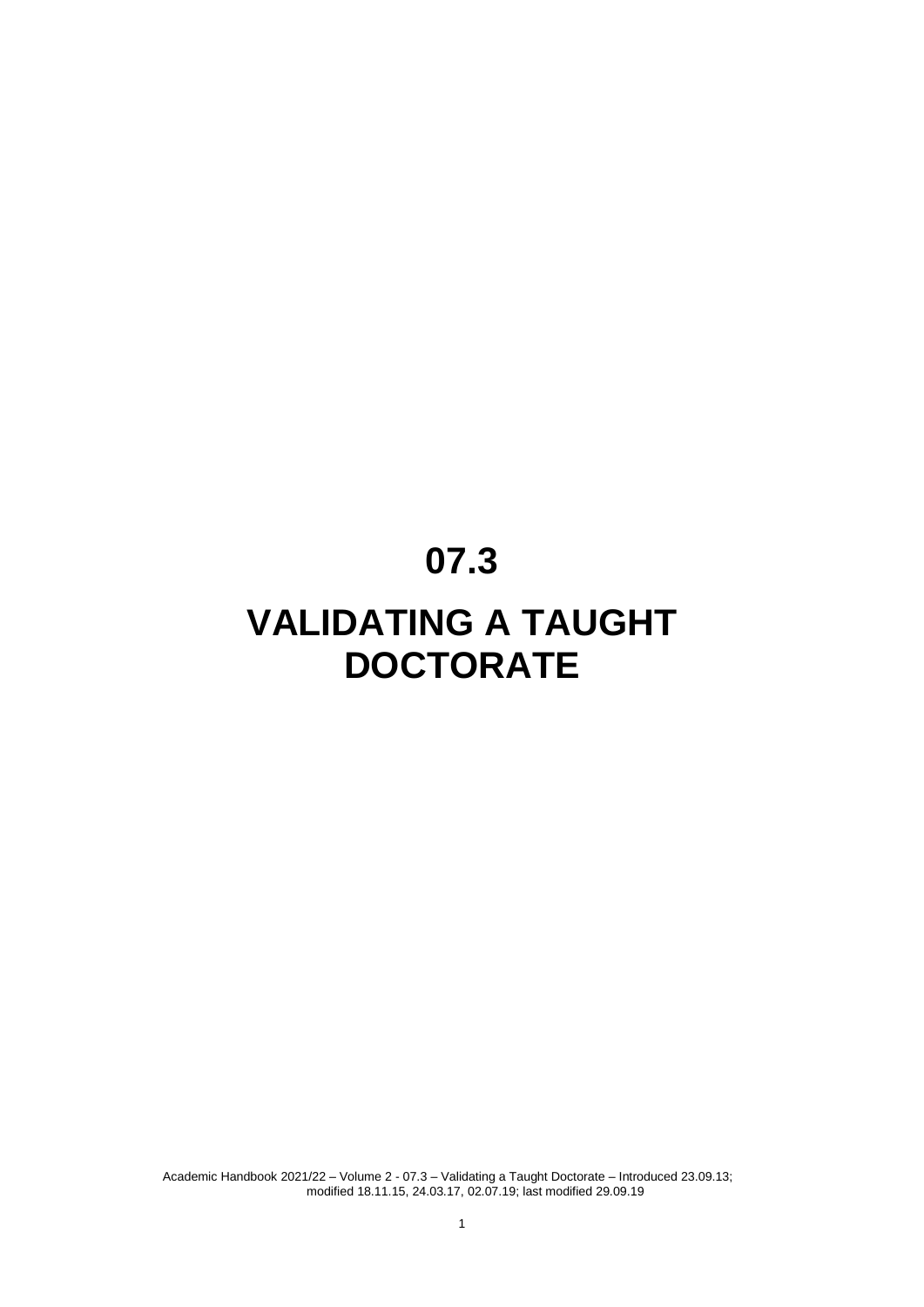# **CARDIFF METROPOLITAN UNIVERSITY**

# **VALIDATING TAUGHT DOCTORATES**

## **1 Introduction**

1.1 This section sets out the structure for validating a Taught Doctorate.

## **2 Authority**

- 2.1 Through its research degree awarding powers, the University has responsibility for the quality assurance of its research degree programmes.
- 2.2 If the proposed Taught Doctorate is a new qualification, then the University's approval should be sought prior to validation using the procedure located within the Academic Handbook at:

[http://www.cardiffmet.ac.uk/registry/academichandbook/Documents/](http://www.cardiffmet.ac.uk/registry/academichandbook/Documents/AH) [AH](http://www.cardiffmet.ac.uk/registry/academichandbook/Documents/AH) [1\\_14\\_02.pdf](http://www.cardiffmet.ac.uk/registry/academichandbook/Documents/AH1_14_02.pdf)

2.3 The University includes the Taught Doctorate within its definition of a research degree programme.

# **3 Structure for Taught Doctorate**

- 3.1 The following rules apply regarding the conduct of the Taught Doctorate:
	- .1 The School associated with a taught doctorate must have a minimum of 10 academic members of staff in the discipline area who are qualified to supervise research degrees, at least 5 of whom must be qualified to act as Directors of Study;
	- .2 The associated School must be able to provide research students with the facilities set down in the University's Code of Practice for Research Degrees (henceforth the Code of Practice);
	- .3 The associated School will adhere to all the administrative processes set down in the Code of Practice;
	- .4 The associated School will have an Associate Dean (Research) who will be responsible for overseeing the admission, supervision and administration of candidates including administration in relation to examination;
	- .5 The associated School will have a Research Degrees subcommittee with terms of reference and membership as set-out in Volume 3 of the Academic Handbook.

Academic Handbook 2021/22 – Volume 2 - 07.3 – Validating a Taught Doctorate – Introduced 23.09.13; modified 18.11.15, 24.03.17, 02.07.19; last modified 29.09.19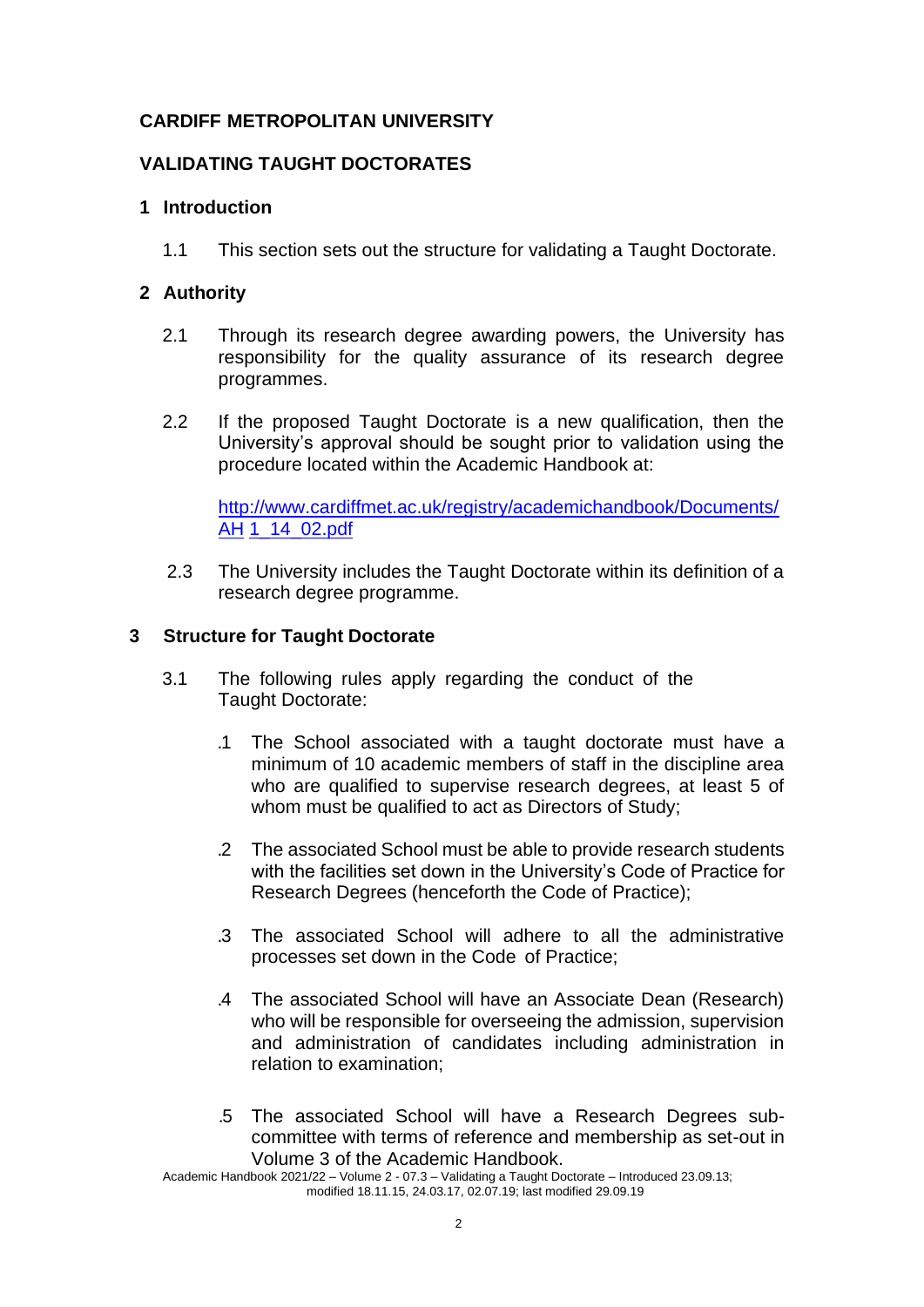# **4 Purpose of Validation and Regulatory Framework**

- 4.1 The purpose of validation is to ascertain that the proposed programme is aligned to the University's Mission, will attain appropriate levels of quality and standards and takes cognisance of external benchmark statements as necessary.
- 4.2 The regulatory framework shall be the University's Taught Doctorate Regulations with due regard also to be paid to the University's Code of Practice for Research Degrees.
- 4.3 The University's Validation Panel evaluating a proposal to validate a Taught Doctorate will also take account of external benchmarks, which will include:
	- [QAA UK Quality Code: Research](https://www.qaa.ac.uk/en/quality-code/advice-and-guidance/research-degrees) Degrees
	- the FHEQ qualification descriptor for a Doctoral degree
	- QAA Doctoral degree characteristics

# **5 Evaluating the Proposal**

The Validation Panel will wish to assure itself of the following in respect of the proposal:

- 5.1 That the associated School will have in place effective arrangements to maintain appropriate academic standards and enhance the quality of postgraduate research degree programmes;
- 5.2 That the associated School will only accept research students into an environment that provides support for doing and learning about research and where high-quality research is occurring;
- 5.3 That the associated School has effective and adequate management and administration, adequate and well deployed human and physical resources and appropriate systems for quality assurance;
- 5.4 That the associated School's research activity is of an appropriate quality and standard to support research at Doctorate levels. The following are examples of evidence to be presented in support of a proposal:
	- .1 That its history of research activity, evidence of research "culture" and proposals for future developments (supported by statistics) is acceptable;
	- .2 That the detailed procedures currently in force or proposed for

Academic Handbook 2021/22 – Volume 2 - 07.3 – Validating a Taught Doctorate – Introduced 23.09.13; modified 18.11.15, 24.03.17, 02.07.19; last modified 29.09.19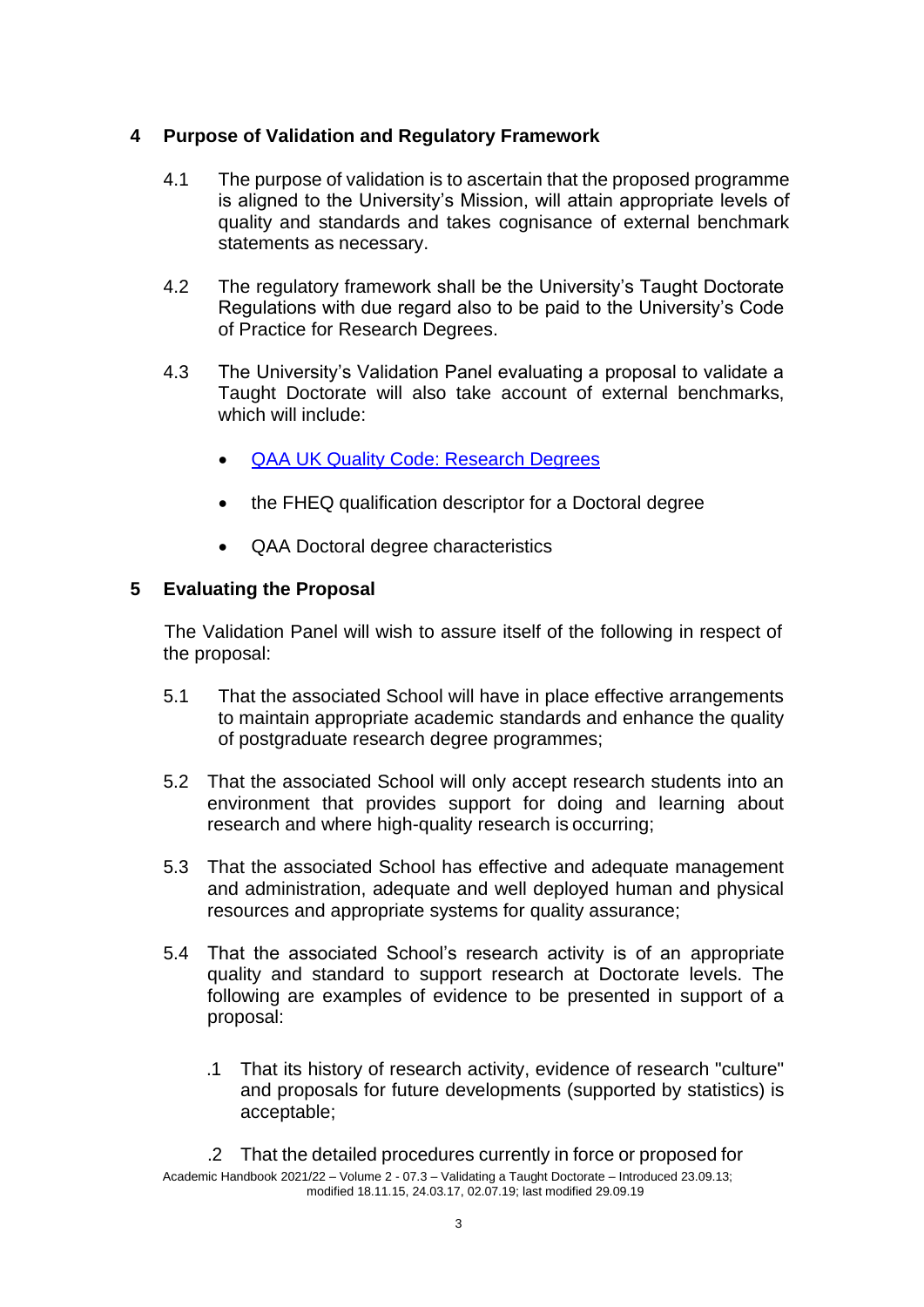the registration, monitoring, supervision and assessment of doctoral students are acceptable.

These will include:

- a) admission and selection procedures that are clear, consistently applied and demonstrate equality of opportunity; and that ensure that only appropriately qualified and prepared applicants are admitted after a decision-making process involving at least two members of staff trained in the selection and admission of research degree students;
- b) induction programme and student handbook that provide students with sufficient information to enable them to commence study with an understanding of the environment in which they will be working;
- c) defined arrangements for supervision, rights and responsibilities of supervisor and student and that these are clearly communicated;
- d) systematic and clear supervision arrangements including the appointment of supervisors with appropriate skills and subject knowledge, a supervisory team for each student including a main supervisor as the contact point, and that supervisors are afforded sufficient time to effectively discharge their responsibilities;
- e) progression from the taught part of the Doctorate;
- f) assessment criteria and procedures (in accordance with the relevant University regulations)
	- i) that assessment criteria define academic standards and the achievements of graduates and are clear and readily available to research students, staff and examiners;
	- ii) that assessment procedures are clear, rigorous, fair and consistent, include input from an external examiner, are carried out to a reasonable timescale and are communicated clearly to students, supervisors and examiners;
- .3 that the systems in place or proposed to monitor, support and review student progress (including formal and explicit progress reviews at different stages) and to obtain student feedback are clearly defined and appropriate, and that such systems are made known to students and supervisors, including the need to maintain appropriate records of the outcomes of meetings and related

Academic Handbook 2021/22 – Volume 2 - 07.3 – Validating a Taught Doctorate – Introduced 23.09.13; modified 18.11.15, 24.03.17, 02.07.19; last modified 29.09.19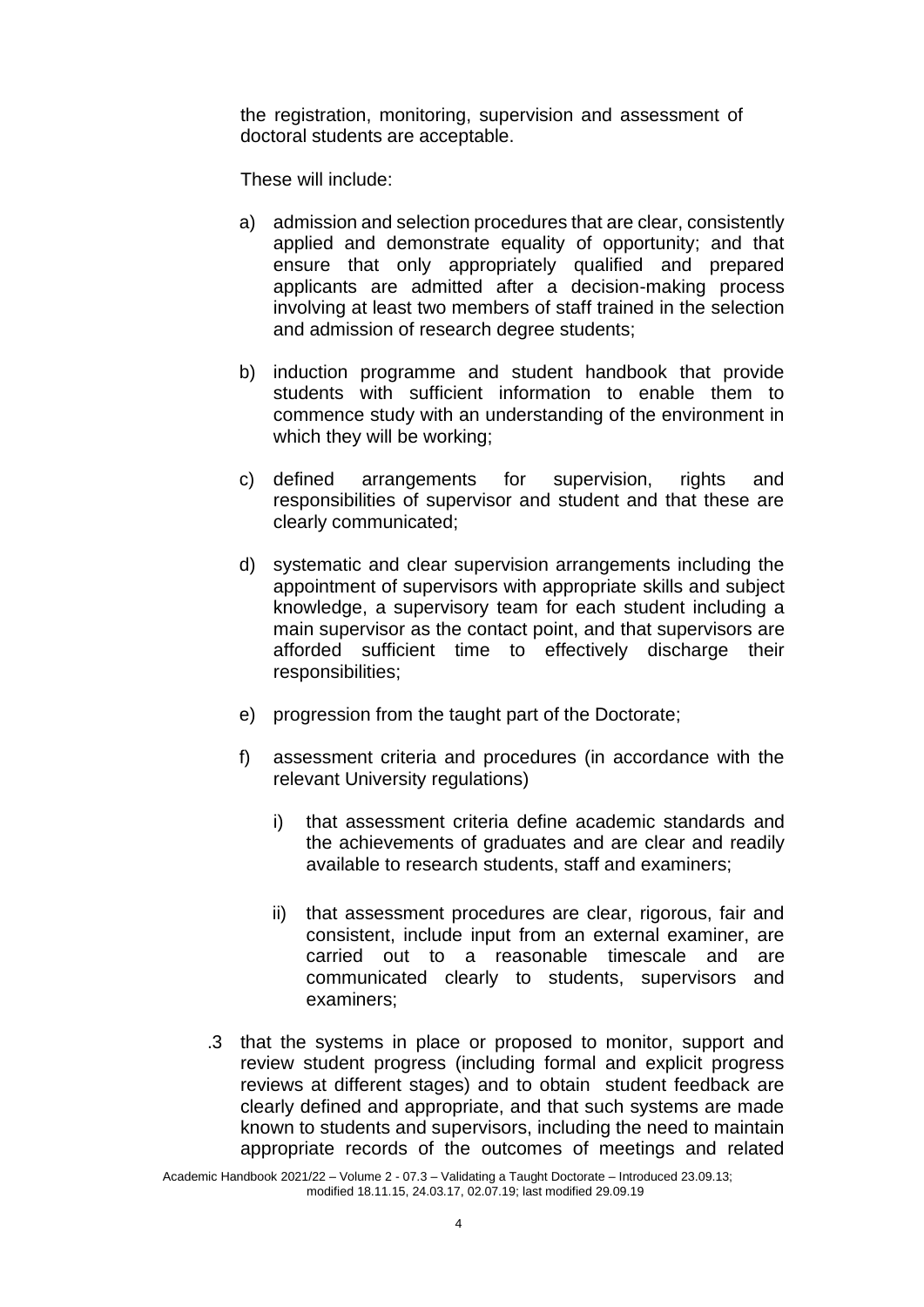activities;

- .4 that independent and formal procedures for dealing with complaints and appeals are in place, which are fair, clear, robust and consistently applied, and that acceptable grounds for complaints and appeals are clearly defined;
- .5 that appropriate student welfare/support services are in place;
- .6 that there are appropriate opportunities for research students to develop their research, personal and professional skills, such development needs identified at the start of the degree and regularly reviewed thereafter;
- .7 that the academic staff who will supervise and manage the taught doctorate are sufficient in number and quality. Detailed information will be required in the following areas:
	- a) List of all staff (academic and administrative);
	- b) CVs of potential supervisors including experience of research supervision;
	- c) research degrees held by staff;
	- d) staff development policy and examples of current activities;
	- e) experience of staff in research supervision;
	- f) students currently registered or completed;
	- g) student withdrawals/failure to complete;
	- h) research degrees staff handbook.
- .8 that the resources available or proposed are adequate in extent and quality. Attention will focus on library, information technology and research facilities;
- .9 that a mechanism is in place to collect, review and respond appropriately to evaluations from those concerned with the taught doctorate;
- .10 that the associated School's Research Degrees Sub- Committee proposed terms of reference accord with the requirements of the Academic Handbook.

#### **6 Validation Panel Membership**

Academic Handbook 2021/22 – Volume 2 - 07.3 – Validating a Taught Doctorate – Introduced 23.09.13; modified 18.11.15, 24.03.17, 02.07.19; last modified 29.09.19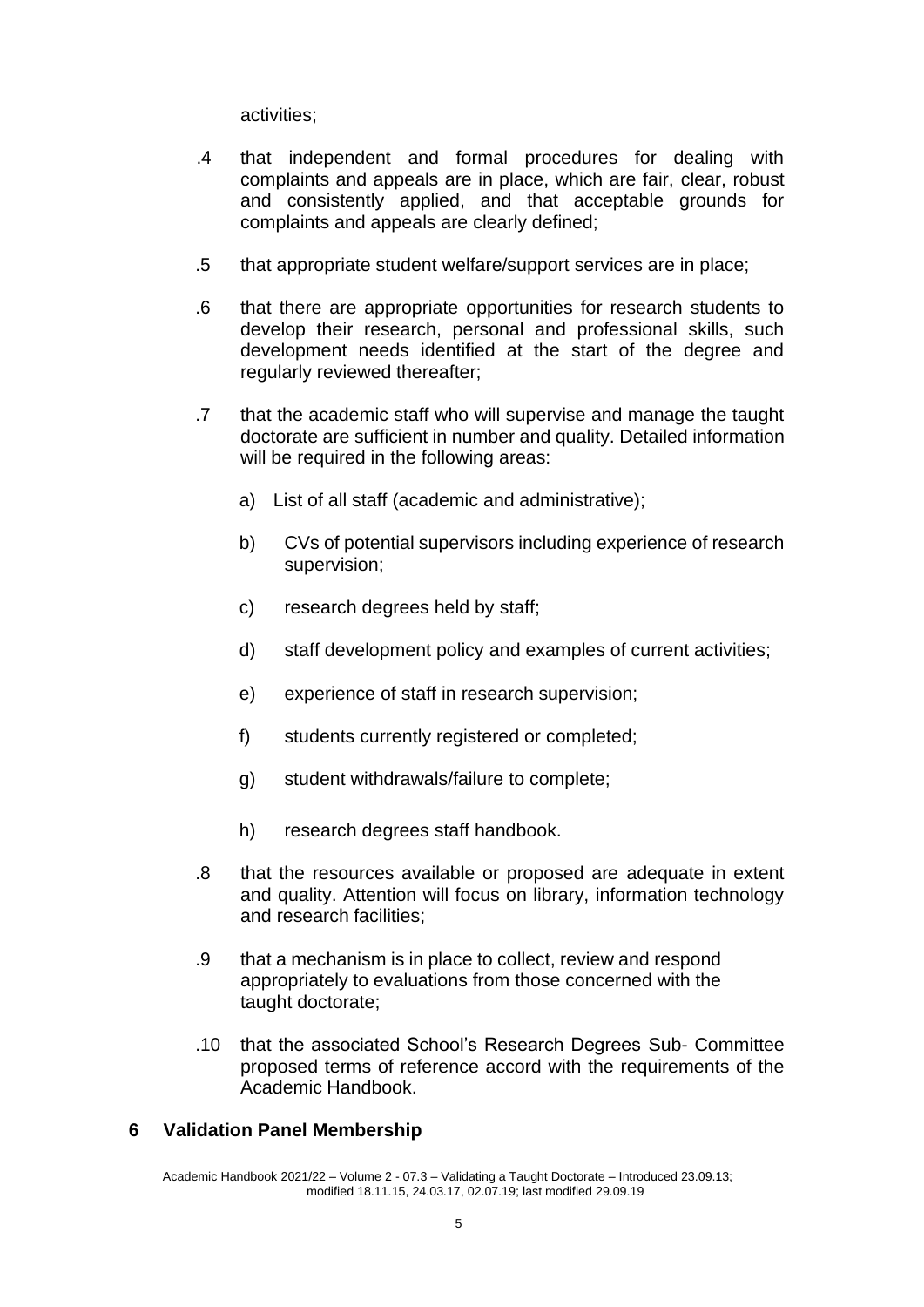- 6.1 The membership of the Validation Panel will include a Chair (not from research area), two representatives from the University's Research Degrees Committee, one external who is a subject specialist and one representative of the University's Research & Enterprise Unit. Should there be a last minute resignation of an internal member who is not readily replaceable, it will be the Chair's decision (in consultation with the Quality Operations Manager and the Chair of the Academic Quality & Standards Committee) as to whether or not to proceed, but the Chair should try to do so if at all possible. However, the event will not normally proceed without the external being present.
- 6.2 The Chair will normally have experience as a panel member of validation/review event panels both within and outside the University.
- 6.3 Close association with the Taught Doctorate programme will be a bar to membership of the Validation Panel.

# **7 Programme for the Validation Event**

- 7.1 The programme for the event will normally include:
	- a) an initial private meeting of the Validation Panel to review the documentation provided and discuss issues to be explored; the Panel will identify issues it wishes to raise with the School in regard to programme content, procedures, quality enhancement, standards, etc.
	- b) a meeting of the Validation Panel with the School Management & Planning Team to explore the location of the proposed Taught Doctorate degree programme within the School's portfolio and other contextual issues; such as strategic plans, arrangements for managing the academic quality and standards of research degrees; current and proposed development of research culture, environment and facilities; and issues relating to resourcing the proposal and any initiatives of provision which might affect the Taught Doctorate degree programme;
	- c) a meeting of the Validation Panel with the Taught Doctorate programme team and supervisors so that the Panel can explore issues arising from the submission document including rationale, aims, structure, content and delivery; the registration, monitoring, supervision, assessment and support of students; staffing and research facilities;
	- d) an inspection of relevant facilities, both general (e.g. library and IT) and those specific to the programme;
	- e) a meeting with students from other doctoral programmes within the School, where applicable e.g. other taught or professional

Academic Handbook 2021/22 – Volume 2 - 07.3 – Validating a Taught Doctorate – Introduced 23.09.13; modified 18.11.15, 24.03.17, 02.07.19; last modified 29.09.19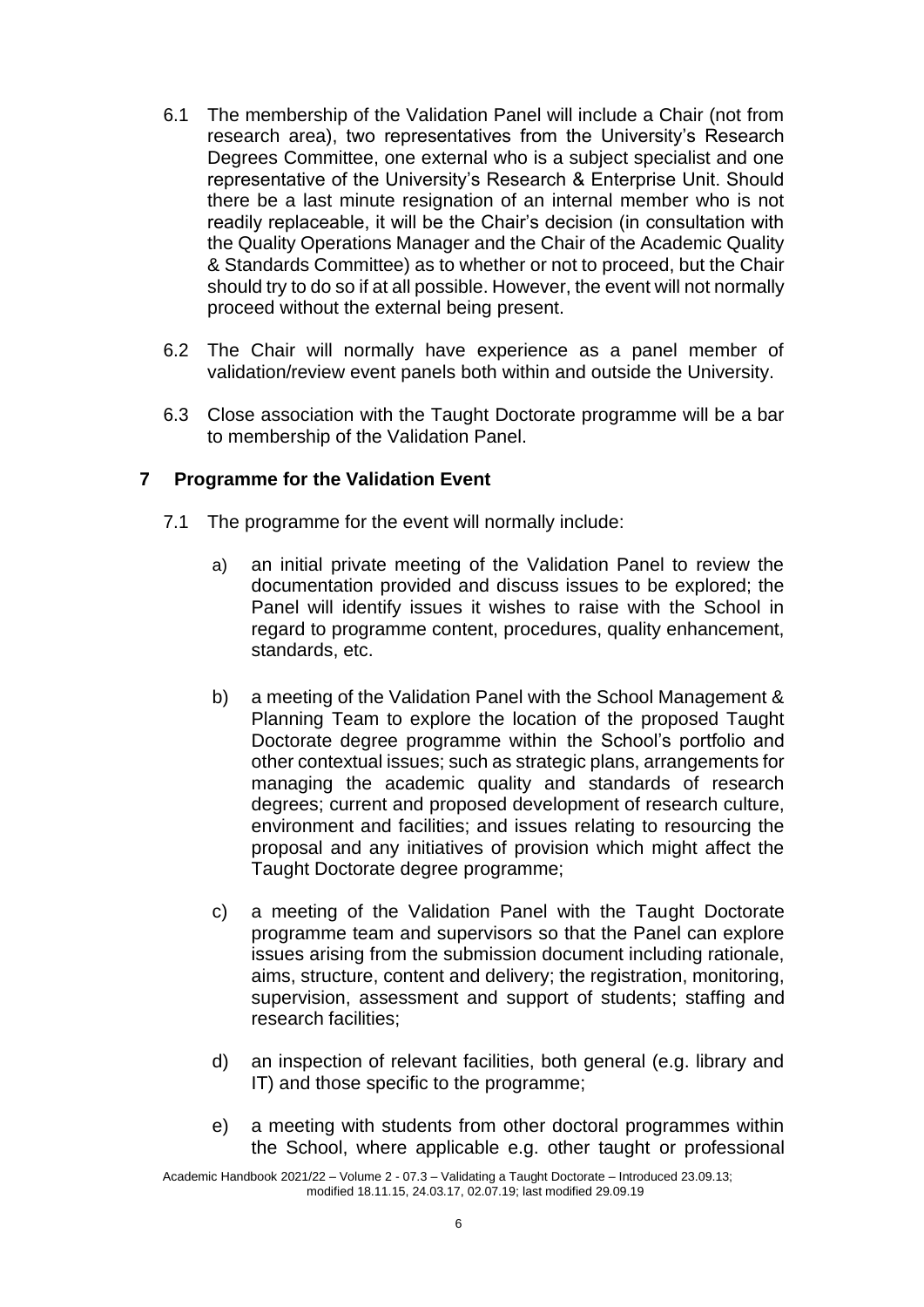doctorate programmes;

- f) a further private meeting of the Validation Panel to formulate conclusions;
- g) feedback by the Chair of the Panel to appropriate staff summarising the Panel's conclusions including any conditions of approval and the timescales for their fulfilment, recommendations and commendations.
- 7.2 In considering its recommendations to the Academic Quality & Standards Committee and the conditions and recommendations of approval, as appropriate, the Validation Panel shall take full cognisance of the School's perceived ability to deliver the Taught Doctorate degree programme to at least threshold levels of quality – as adjudged from the staffing expertise and adequacy, the learning resource levels and the student support available – and to sustain academic standards equivalent to those achieved by the University's students qualifying for equivalent awards.

# **8 Documentation for Taught Doctorate Validation Events**

# **8.1 Overview**

- .1 The submission document will enable the School to demonstrate what it proposes to achieve and/or has achieved and how it expects to do so and/or has done so. Concise, explicit documentation should enable the reader readily to understand the proposed Taught Doctorate and identify relevant issues. It is the responsibility of the School to ensure that the submission documentation is compliant with University requirements and is appropriate in quality.
- .2 The quality of the documentation is an important element in a successful validation, as these documents will be the basis for critical discussion between the Panel and the School. To that end, the nature of the language used, and the presentation adopted are important. The writing should be clear and precise, the language simple and jargon-free and excessive verbosity should be avoided. Diagrams and charts may be used with benefit.
- .3 The submission document should be organised in such a way as to make for ease of access, referencing and reading. The various areas encompassed should be differentiated either as subsections of a larger document or as separate documents. The overall product should be manageable and usable.
- .4 The associated School is responsible for producing the validation

Academic Handbook 2021/22 – Volume 2 - 07.3 – Validating a Taught Doctorate – Introduced 23.09.13; modified 18.11.15, 24.03.17, 02.07.19; last modified 29.09.19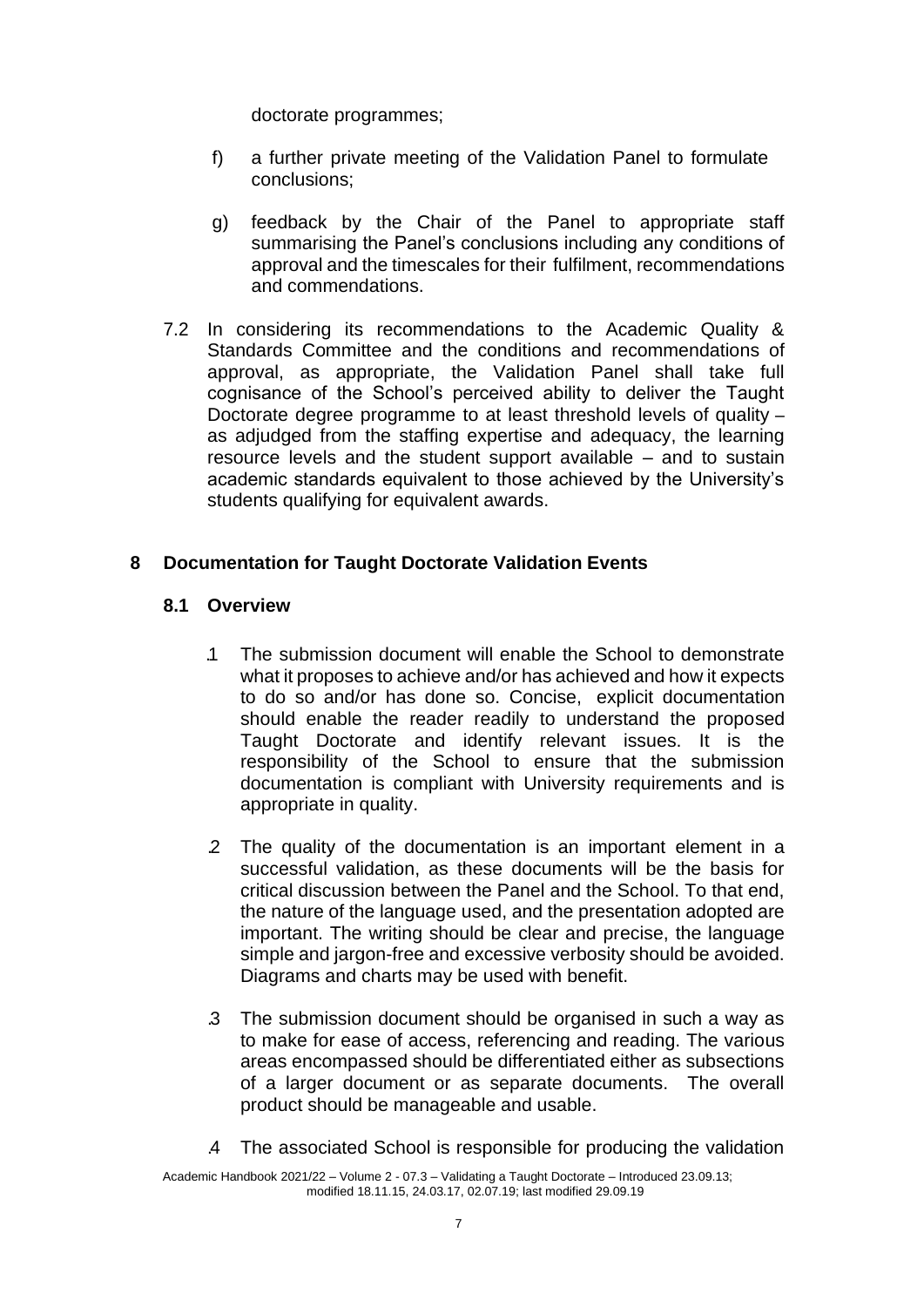submission documents. The Quality Enhancement Directorate (QED) must receive the documents for dispatch to the Panel at least 20 working days before the review event; failure to do this will normally result in the cancellation of the review event.

- .5 Before submitting the programme documentation to the QED, measures must be taken by the associated School to ensure that:
	- a) the form, content and quality of the documentation complies with requirements, including those on the 'DD/AD Submission Checklist';
	- b) there is ownership of the documentation by the Management Team and the Programme Team, which will defend it at validation;
	- c) the resources needed to deliver the programme will be available;
	- d) if appropriate, any servicing required by Schools other than the proposing School is properly organised and will be available for the lifespan of the programme;
	- e) the design of the programme complies with the relevant structural framework;
	- f) the programme incorporates Cardiff Metropolitan University statutory requirements in regard to assessment regulations, etc.;
	- g) the programme incorporates and is aligned with the requirements of any relevant external benchmark statements, including the FHEQ Level-8 qualification descriptors and QAA Doctoral degree characteristics, and the benchmarks of relevant PSRBs;
	- h) the programme incorporates the University's desired policy direction as outlined in current Cardiff Metropolitan University Strategic Plan and strategies associated with learning, teaching, assessment and research;
	- i) the School has fully considered the pedagogic and resource implications of e-learning;
	- j) the programme endorses and demonstrates means for developing employability skills through its learning and teaching strategies;
	- k) the programme enables students to understand, learn and

Academic Handbook 2021/22 – Volume 2 - 07.3 – Validating a Taught Doctorate – Introduced 23.09.13; modified 18.11.15, 24.03.17, 02.07.19; last modified 29.09.19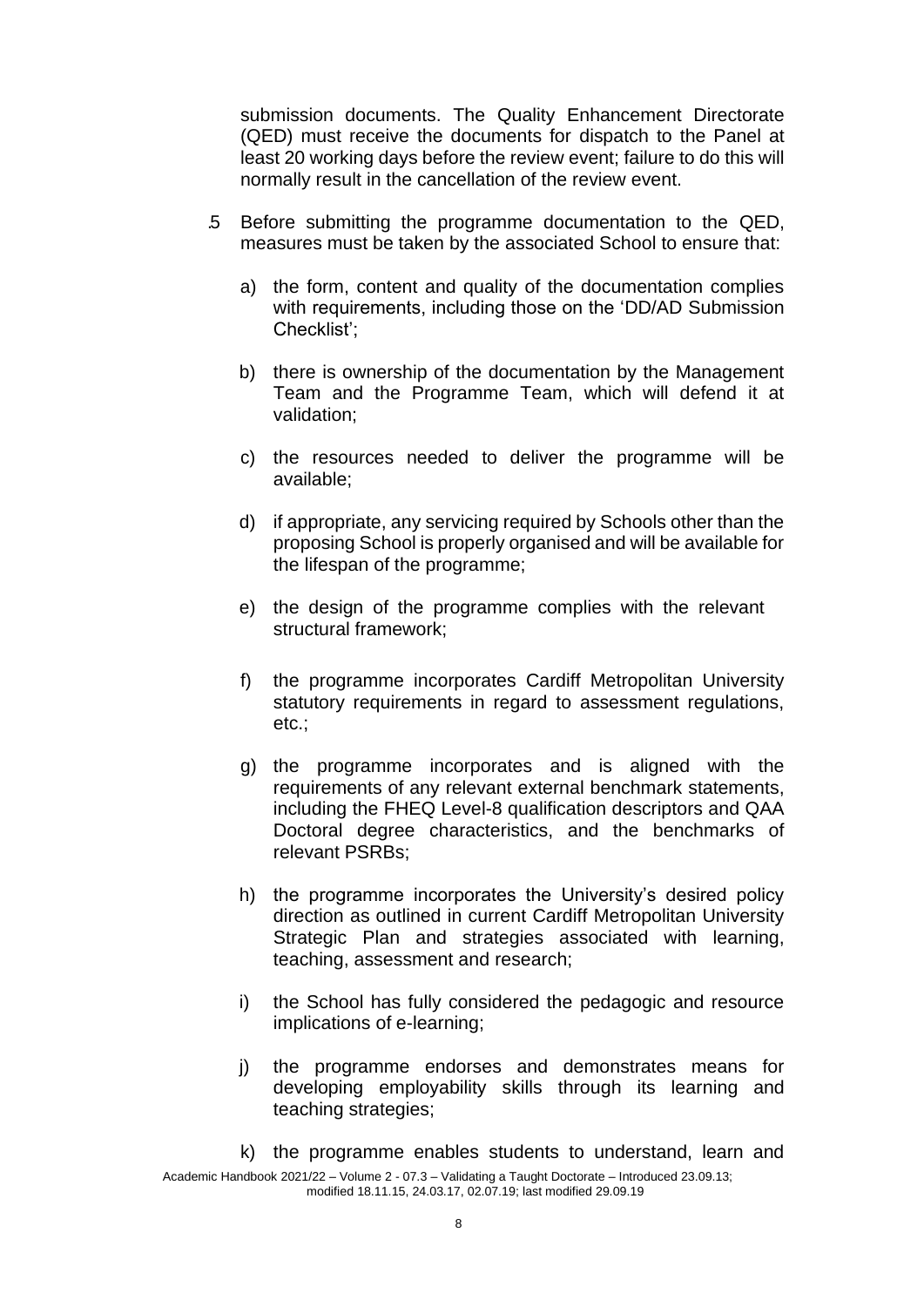benefit from research-based enquiry, particularly that which is relevant to their discipline; undertake such research; and acquire and apply research skills appropriate to their level and discipline.

- .6 On receiving the draft programme documentation normally eight weeks prior to the validation event, the QED and the Panel Chair will undertake an initial scrutiny of the draft submission to ascertain that the documentation is compliant with regulations (structural, regulatory, etc.) and, where necessary, will inform the Deputy/Associate Dean and Programme Director of issues arising.
- .7 In instances where the documentation is deemed to be unsatisfactory, the Chair of the Academic Quality & Standards Committee will require the event to be postponed or cancelled.

# **8.2 Information to be included in the Submission Documentation**

The following information should be included in the submission document for a Taught Doctorate proposal:

- 1. Rationale including:
	- a) a brief background to the programme with particular reference to its development and the context for the proposal;
	- b) history of the School's research activity, evidence of its 'research culture' and proposals for future development;
	- c) reference to any external and internal reports on the quality of existing provision, and a self-appraisal with regard to these;
	- d) academic and management structure;
	- e) technician and administrative support services;
	- f) proposed intake, admission requirements and selection procedure;
	- g) induction programme;
	- h) arrangements for supervision, rights and responsibilities of supervisor and student;
	- i) progression from taught part of the Doctorate;
	- j) assessment criteria and procedures (in accordance with

Academic Handbook 2021/22 – Volume 2 - 07.3 – Validating a Taught Doctorate – Introduced 23.09.13; modified 18.11.15, 24.03.17, 02.07.19; last modified 29.09.19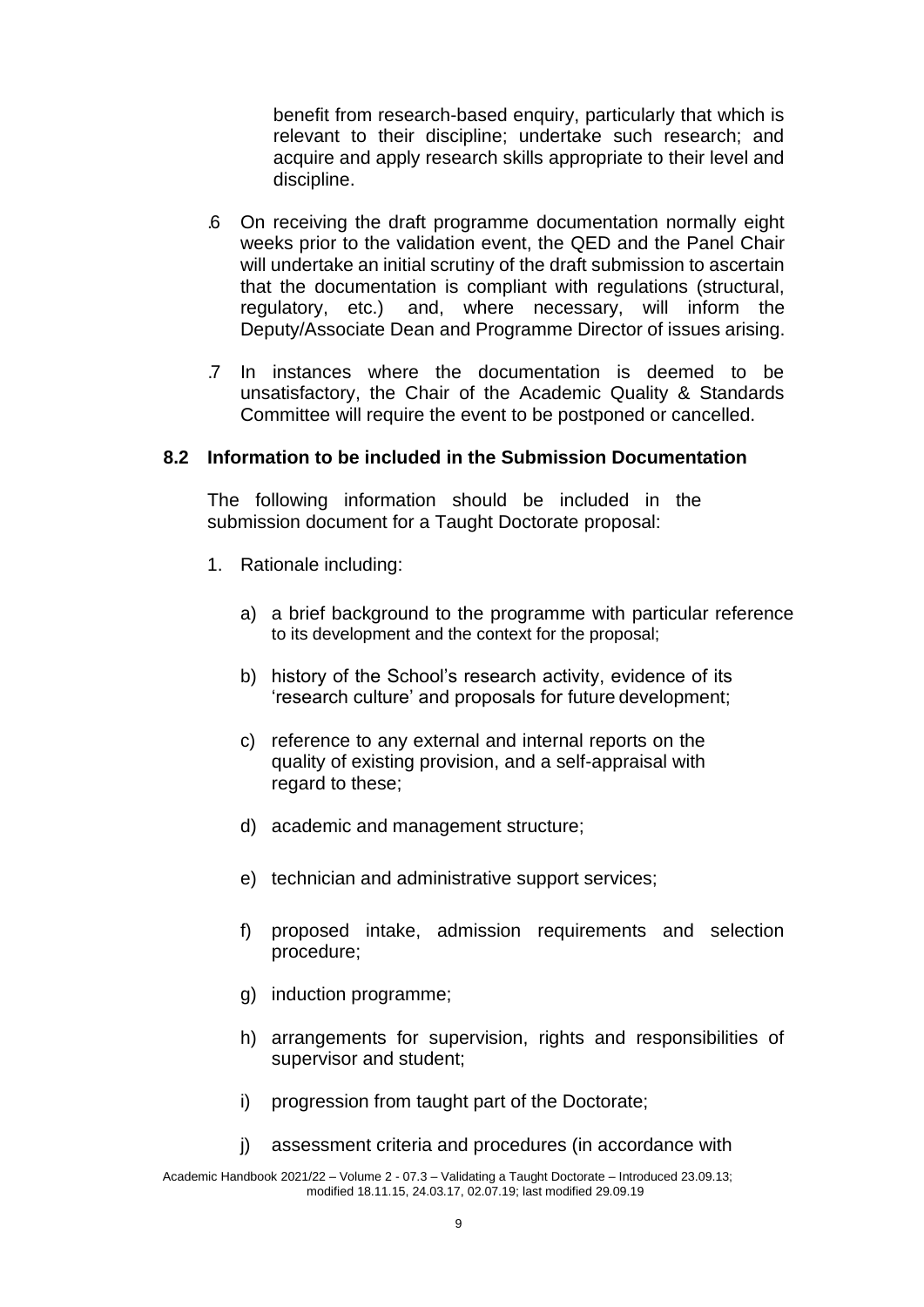relevant University regulations);

- k) Arrangements in place for a Research Degrees subcommittee;
- l) Systems in place or proposed to monitor, support and review student progress and to obtain student feedback,
- m) Services for student welfare and support;
- n) Procedures for dealing with complaints and appeals;
- o) Opportunities for students to develop research, personal and professional skills;
- p) The resources available, or proposed, in particular:
	- i) Library

Details of the current stock, including journals and electronic access, opening hours, annual budget, acquisition policy, lending rights at local and other Universities and Institutions;

ii) Information Technology

Information technology provision, budget and access;

iii) Research Facilities & Environment

Listing of accommodation available for research and study, tutorial and seminar facilities.

- q) Mechanism for collecting, reviewing and responding to evaluation.
- 2. Detailed information on the academic staff who will supervise and manage the proposed Taught Doctorate, including:
	- i) list of all staff (academic and administrative);
	- ii) CVs of potential supervisors;
	- iii) research degrees held by staff;
	- iv) staff development policy and examples of current activities;
	- v) experience of staff in research supervision;

Academic Handbook 2021/22 – Volume 2 - 07.3 – Validating a Taught Doctorate – Introduced 23.09.13; modified 18.11.15, 24.03.17, 02.07.19; last modified 29.09.19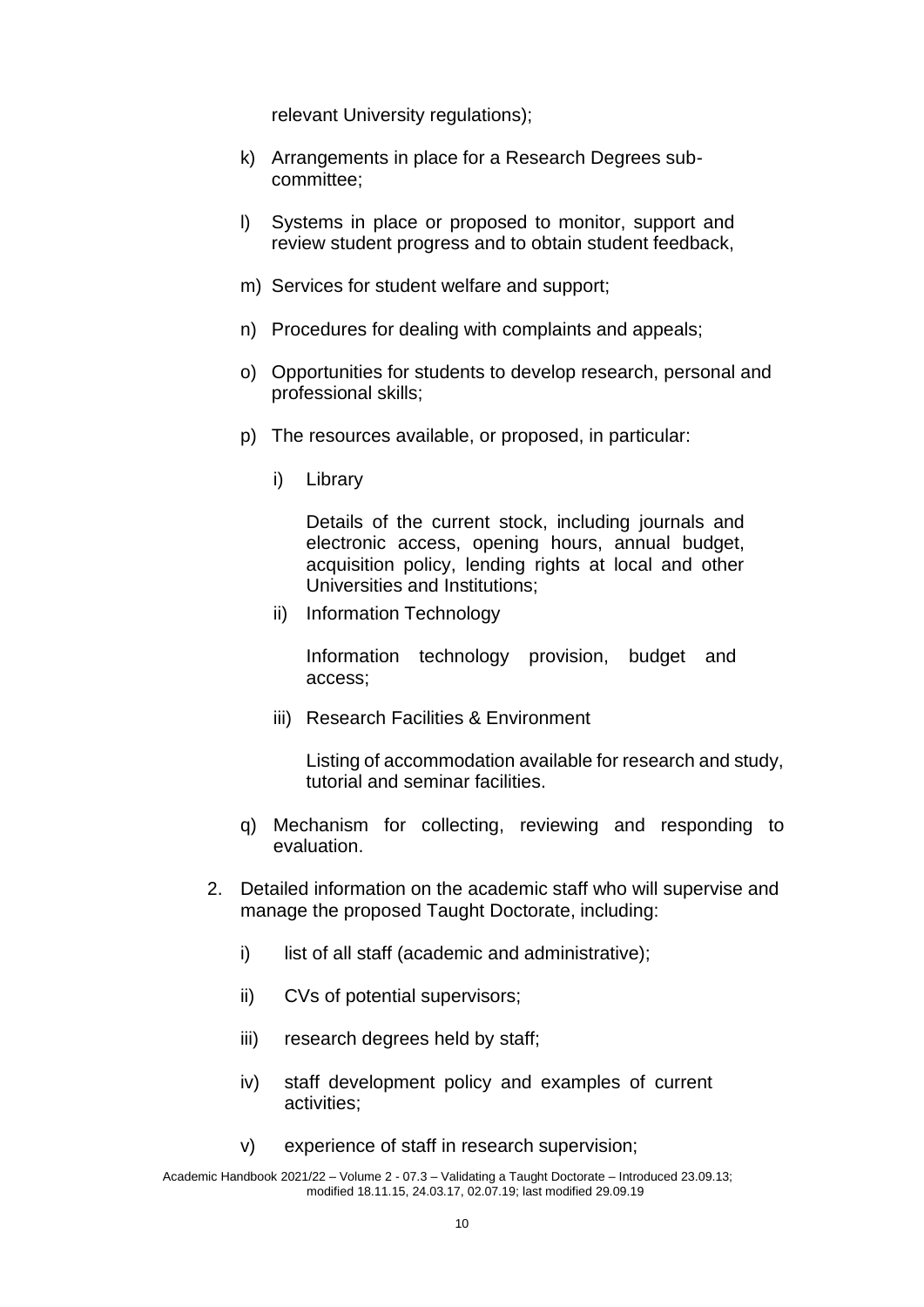- vi) students currently registered or completed;
- vii) student withdrawals/failure to complete;
- *viii)* research degrees staff handbook*.*
- 3. Programme Specification;
- 4. Module Descriptors;
- 5. Proposed Student Handbook;
- 6. Any other relevant documents/reports.

## **9 Formulation of Validation Panel Decisions**

- 9.1 Validation Panels may make the following decisions:
	- i) that the Taught Doctorate be approved; that the Taught Doctorate be approved subject to the fulfilment of conditions in the stated timescale, and the full and evidenced (through subsequent School RDC records) consideration of recommendations. Resource issues, including staffing, may result in a requirement for an action plan, to be monitored through the Academic Quality & Standards Committee;
	- (i) that the Taught Doctorate be not approved but the proposal be resubmitted after a process of further development and/or redesign. In the case of resubmission, the report of the Validation Panel will identify those issues which need to be addressed before a further event may take place;
	- (ii) that the Taught Doctorate be rejected, on the grounds that neither the application of conditions nor further development would result in a research programme of appropriate quality or standard.

# **10 Approval**

- 10.1 Approval of the Taught Doctorate should not be recommended to the Academic Quality & Standards Committee if the Validation Panel retains major reservations about the aims, academic standard, structure, content, assessment regulations, resources etc., after the dialogue with the School is completed.
- 10.2 Decisions of the Validation Panel should be made on the basis of the event and pressures resulting from the timing of an event should not influence the academic decision.
- 10.3 The situation which causes most difficulty arises where the document

Academic Handbook 2021/22 – Volume 2 - 07.3 – Validating a Taught Doctorate – Introduced 23.09.13; modified 18.11.15, 24.03.17, 02.07.19; last modified 29.09.19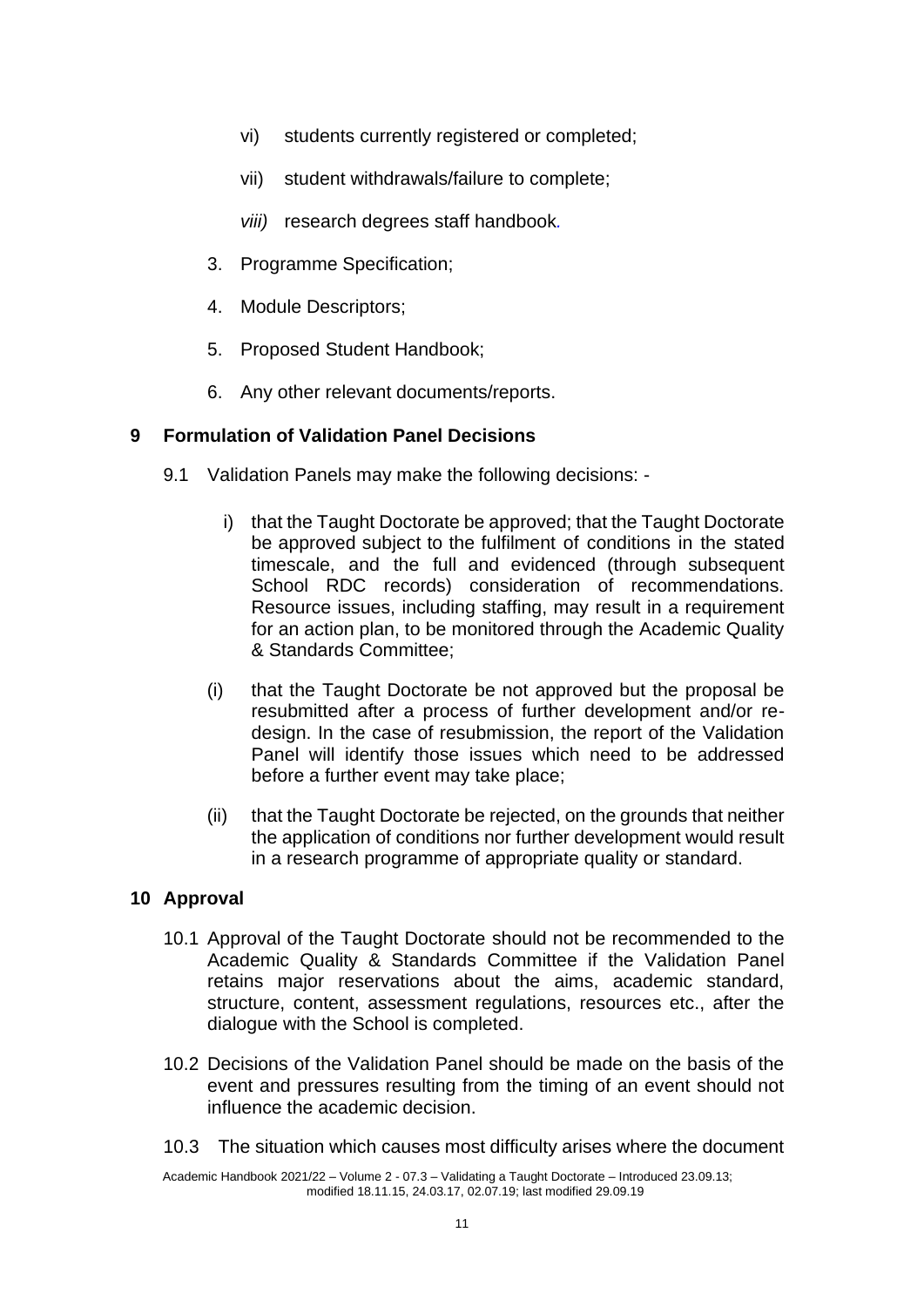is deficient but where the reservations of the Validation Panel have been satisfied in discussion. In such cases, the Validation Panel must be satisfied that the issues have been or can be resolved and that the documentation will be amended accordingly (through imposing conditions).

# **11 Conditions/Recommendations for Approval**

- 11.1 Conditions of approval should be used for requirements which MUST be fulfilled in order to ensure that the Taught Doctorate degree programme meets the required quality and standard threshold. Conditions must be expressed precisely, be agreed by the Validation Panel and must be accompanied by a timescale for completion – normally before students are admitted to the programme. Documentation, usually in the form of a revised (definitive) programme document, must be submitted to the QED for consideration by the Validation Panel Chair.
- 11.2 Changes which are desirable in order to enhance the quality of the Taught Doctorate degree programme and/or student experience, but which do not affect the threshold standard, should be expressed as recommendations. Recommendations are advisory as opposed to compulsory, but the University quality monitoring system would wish to see reference to where such issues have been considered and implemented, or rejected. This might include an action plan of issues to be addressed. Responses to the recommendation should be recorded in the minutes of the School RDC and the annual report on research activity submitted to the Research Degrees Committee. Recommendations cannot be used as a means of quality or standards enhancement where the Validation Panel judges one or both of these to be below the acceptable threshold level.
- 11.3 Conditions and recommendations may refer to any aspect of the Taught Doctorate programme including content, resources, staffing, assessment, etc., but should be phrased in such a way as to allow the perceived problem to be solved by the programme team rather than prescribing a solution.
- 11.4 The associated School's response to any conditions of approval should be submitted to the QED for consideration by the Panel Chair and/or nominated panellists for approval. It is the responsibility of the Panel Chair to approve any resulting changes to the programme documentation - which then becomes the definitive programme document – and, through the QED and the associated School, to follow-up any further action required by the conditions imposed. The Panel Chair will be responsible through the QED and the associated School for ensuring that all the conclusions of the Panel are addressed.
- 11.5 Once the review report (see below) has been approved through the

Academic Handbook 2021/22 – Volume 2 - 07.3 – Validating a Taught Doctorate – Introduced 23.09.13; modified 18.11.15, 24.03.17, 02.07.19; last modified 29.09.19